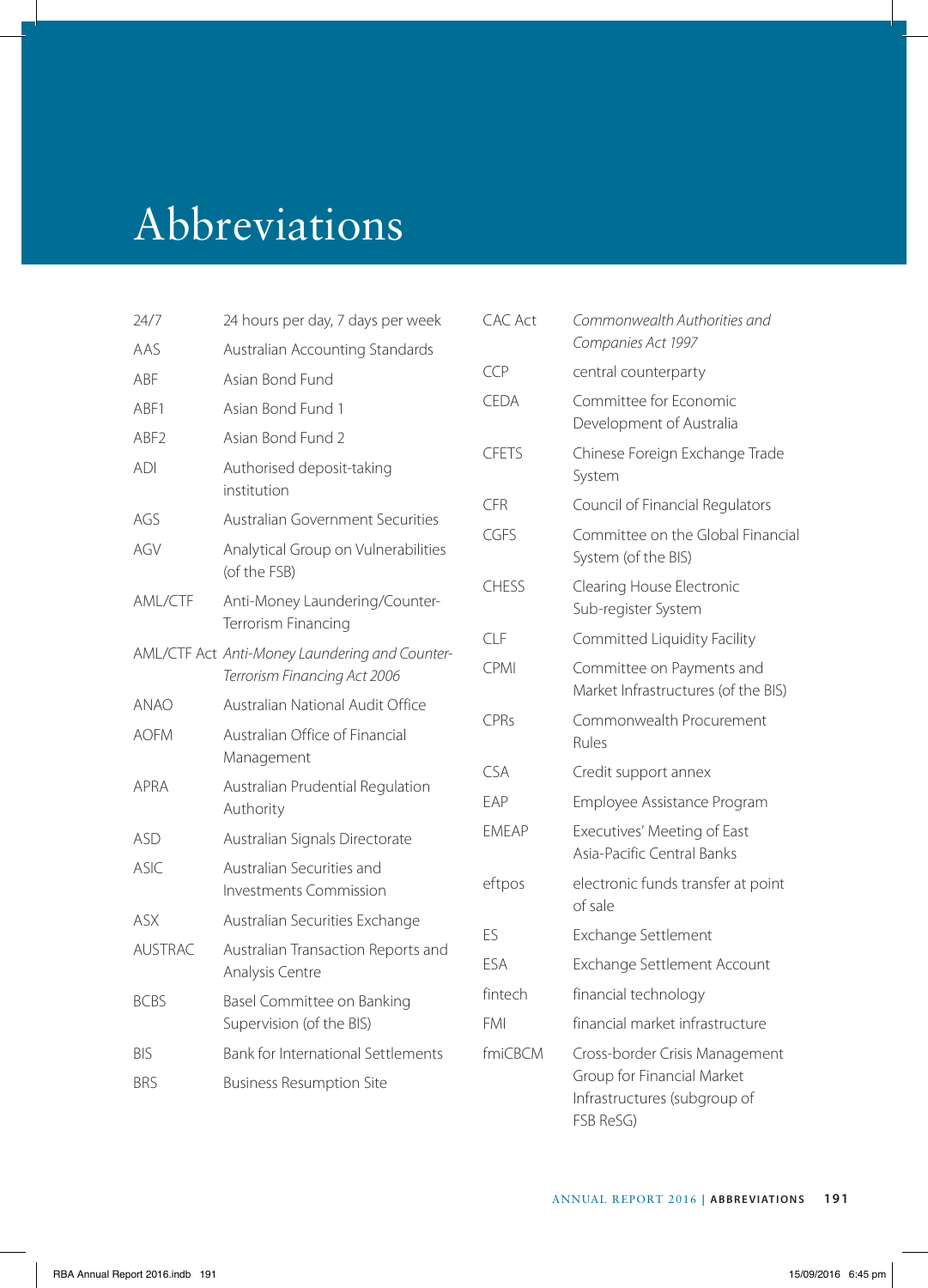| <b>FRR</b>      | Financial Reporting Rule                                            | <b>NBS</b>   | National Banknote Site                                              |
|-----------------|---------------------------------------------------------------------|--------------|---------------------------------------------------------------------|
| FOI             | Freedom of Information                                              | <b>NGB</b>   | Next Generation Banknote                                            |
| <b>FOI Act</b>  | Freedom of Information Act 1982                                     | <b>NNPDC</b> | National Note Processing and<br><b>Distribution Centre</b>          |
| FSB             | Financial Stability Board                                           |              |                                                                     |
| FSS             | Fast Settlement Service (of RITS)                                   | <b>NPA</b>   | Note Printing Australia Limited                                     |
| FX.             | foreign exchange                                                    | <b>NPP</b>   | New Payments Platform                                               |
| <b>FXWG</b>     | Foreign Exchange Working Group                                      | <b>NQRS</b>  | Note Quality Reward Scheme                                          |
|                 | (of the BIS)                                                        | OECD         | Organisation for Economic                                           |
| G <sub>20</sub> | Group of Twenty                                                     |              | Co-operation and Development                                        |
| $G-SIB$         | global systemically important bank                                  | OPA          | Official Public Account                                             |
| GHOS            | Group of Governors and Heads of                                     | <b>OSF</b>   | Officers' Superannuation Fund                                       |
|                 | Supervision                                                         | <b>OTC</b>   | over-the-counter (derivatives)                                      |
| GPF             | Government Partnership Fund                                         | PEXA         | Property Exchange Australia Limited                                 |
| <b>HQLA</b>     | (with Indonesia)<br>high-quality liquid assets                      | PFMI         | Principles for Financial Market<br>Infrastructures                  |
| <b>IDR</b>      | Indonesian rupiah                                                   | PGPA Act     | Public Governance, Performance and                                  |
| IMF             | International Monetary Fund                                         |              | Accountability Act 2013                                             |
| <b>IMSG</b>     | Implementation Monitoring<br>Standing Group (a CPMI-IOSCO<br>group) | PSG          | Policy Standing Group<br>(a CPMI-IOSCO group)                       |
|                 |                                                                     | <b>RBA</b>   | Reserve Bank of Australia                                           |
| <b>IOSCO</b>    | International Organization of                                       | RBRF         | Reserve Bank Reserve Fund                                           |
|                 | Securities Commissions                                              | <b>RCG</b>   | Regional Consultative Group<br>(of the FSB)                         |
| <b>IPS</b>      | Information Publication Scheme                                      |              |                                                                     |
| <b>ISDA</b>     | International Swaps and Derivatives<br>Association                  | <b>RDP</b>   | Research Discussion Paper                                           |
|                 |                                                                     | repo         | repurchase agreement                                                |
| IT              | information technology                                              | ReSG         | Resolution Steering Group                                           |
| JPY             | Japanese yen                                                        |              | (of the FSB)                                                        |
| <b>LCR</b>      | Liquidity Coverage Ratio                                            | <b>RITS</b>  | Reserve Bank Information and                                        |
| МC              | Markets Committee (of the BIS)                                      |              | Transfer System                                                     |
| MEF             | multi-employer fund                                                 | <b>RMBS</b>  | residential mortgage-backed<br>securities                           |
| MFSC            | Monetary and Financial Stability<br>Committee (of EMEAP)            | <b>RTGS</b>  | real-time gross settlement                                          |
| <b>MPG</b>      | Macroprudential Supervision                                         | SAR          | Special Administrative Region                                       |
|                 | Group (of the BCBS)                                                 | SCAV         | Standing Committee on Assessment<br>of Vulnerabilities (of the FSB) |